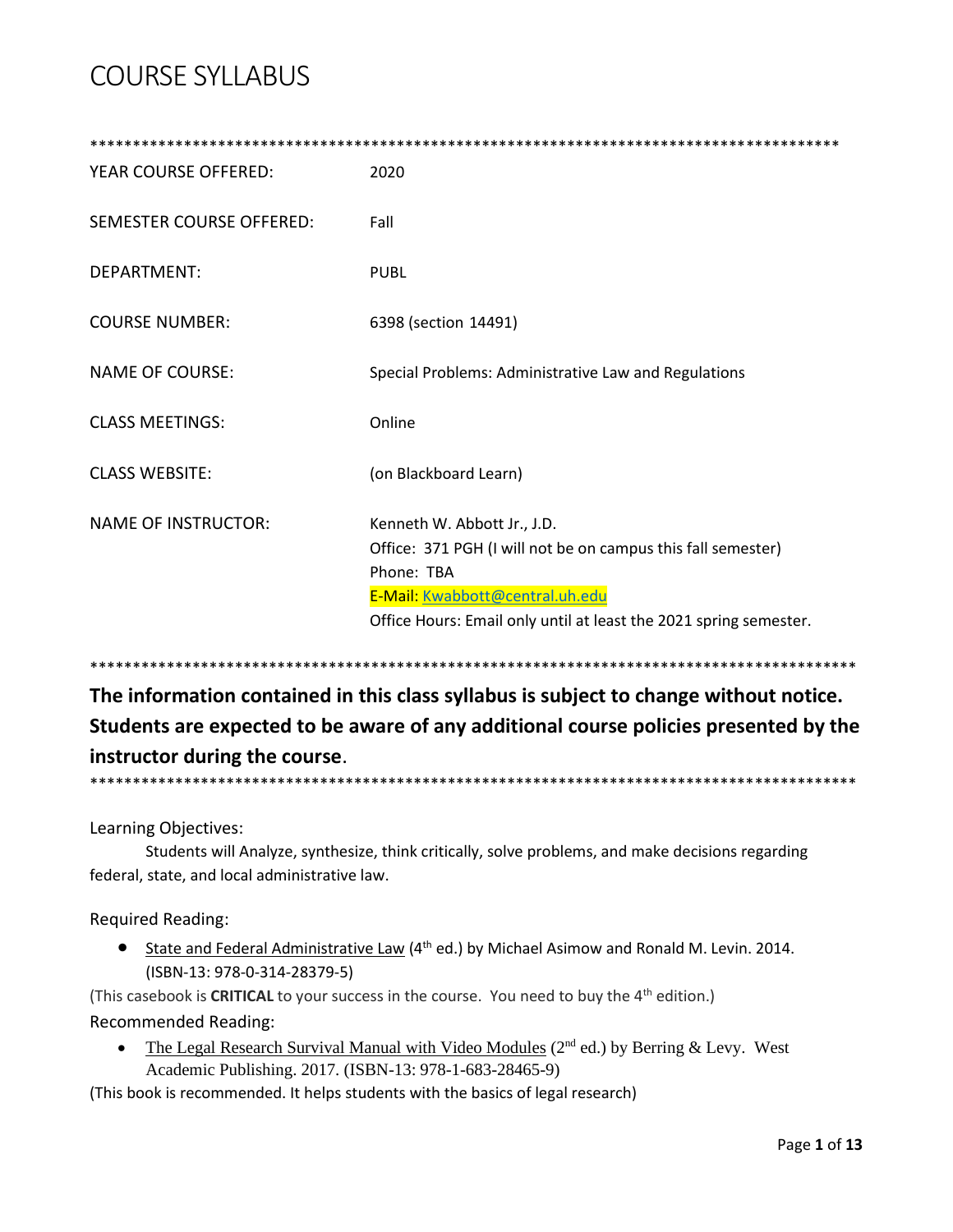#### Final Exam:

The Final Exam will be a **CUMULATIVE EXAM** that covers the **ENTIRE SEMESTER,** which is chapters 1-11 in your casebook, the accompanying lectures, and the Blackboard discussion threads. The Final Exam will be worth 100 points, and will account for 20% of the Semester Grade. Students will type essay responses (in paragraph form) to a number of questions that come from two hypotheticals on the exam. The answers to all the questions for the Final Exam must total a **MINIMUM of 4 full typed pages**, and be no more than a **MAXIMUM of 8 full typed pages**. Students will be expected to cite various key court decisions, laws, legal tests, etc. that were learned throughout the semester to back up their conclusions. The ultimate conclusions that are reached by the student are not nearly as important as the arguments that they make and the sources they cite.

For the Final Exam, students may use the casebook, their notes, and the Blackboard discussion threads for this class. Students are **NOT** permitted to use websites, other books, **other classmates**, or any other human being to aid them in preparing their answers for the Final Exam. Students **MUST** type their answers using Word (in 12-point, Times New Roman font) and **upload it in the assignment link in Blackboard** by the due-date listed on the syllabus.

Success on the Final Exam is **HIGHLY DEPENDENT** upon a student keeping up with the assigned readings, and being prepared for, and engaged in, discussion threads throughout the entire semester. **THERE IS NO MAKE-UP FINAL EXAM!** Failing to complete the Final Exam by the due-date will result in a grade of **ZERO** for the exam!

#### Discussion Thread Initial Posts:

The Initial Discussion Thread Posts will be worth a total of 100 points, and will account for 40% of the Semester Grade. Each student will make **4 Initial Posts** (each Initial Post will be worth 50 points). Each Initial Post must be a **MINIMUM of 5 full paragraphs long**, but you are encouraged to write more if you think it is necessary. Each Initial Post has its own unique due-date (pay attention to the exact due-dates listed later in the syllabus).

There will be four separate discussion thread forums in Blackboard, one for each Initial Post and the accompanying replies. Early in the semester, students will be assigned cases to make their 1<sup>st</sup> and 2<sup>nd</sup>Initial Posts over. Later in the semester, students will be assigned cases to make their 3<sup>rd</sup> and 4<sup>th</sup> Initial Posts over. The assigned cases will be listed in a separate Word document in Blackboard.

When briefing a case, it is useful to look up summaries of cases online or in legal hornbooks (there are many good websites… Oyez is one of them) so that you can better understand the opinion you are reading in the casebook. However, it is important to remember that the casebook rarely has the entire opinion of any case, so the casebook might have an excerpt of an opinion that focuses on one particular Constitutional issue, whereas the case as a whole might have also been about another Constitutional issue or issues. Thus, your brief needs to focus on the excerpt that the casebook gives you, and your case brief needs to be **IN YOUR OWN WORDS**. When briefing a case, you **MUST** cover all of the following 5 things:

- 1) Give the **CRITCIAL FACTS** of the case. This means that you only give a brief summary of the **key facts** that play into the ultimate outcome of the case. This might also include a discussion of any federal, state, or local laws that are at issue in the case. There is no need to trace what the lower courts decided (unless a lower court decision is a critical fact that impacts the outcome of the case).
- 2) Identify the key **ISSUE or ISSUES** in the case. **The issue should be in question form** and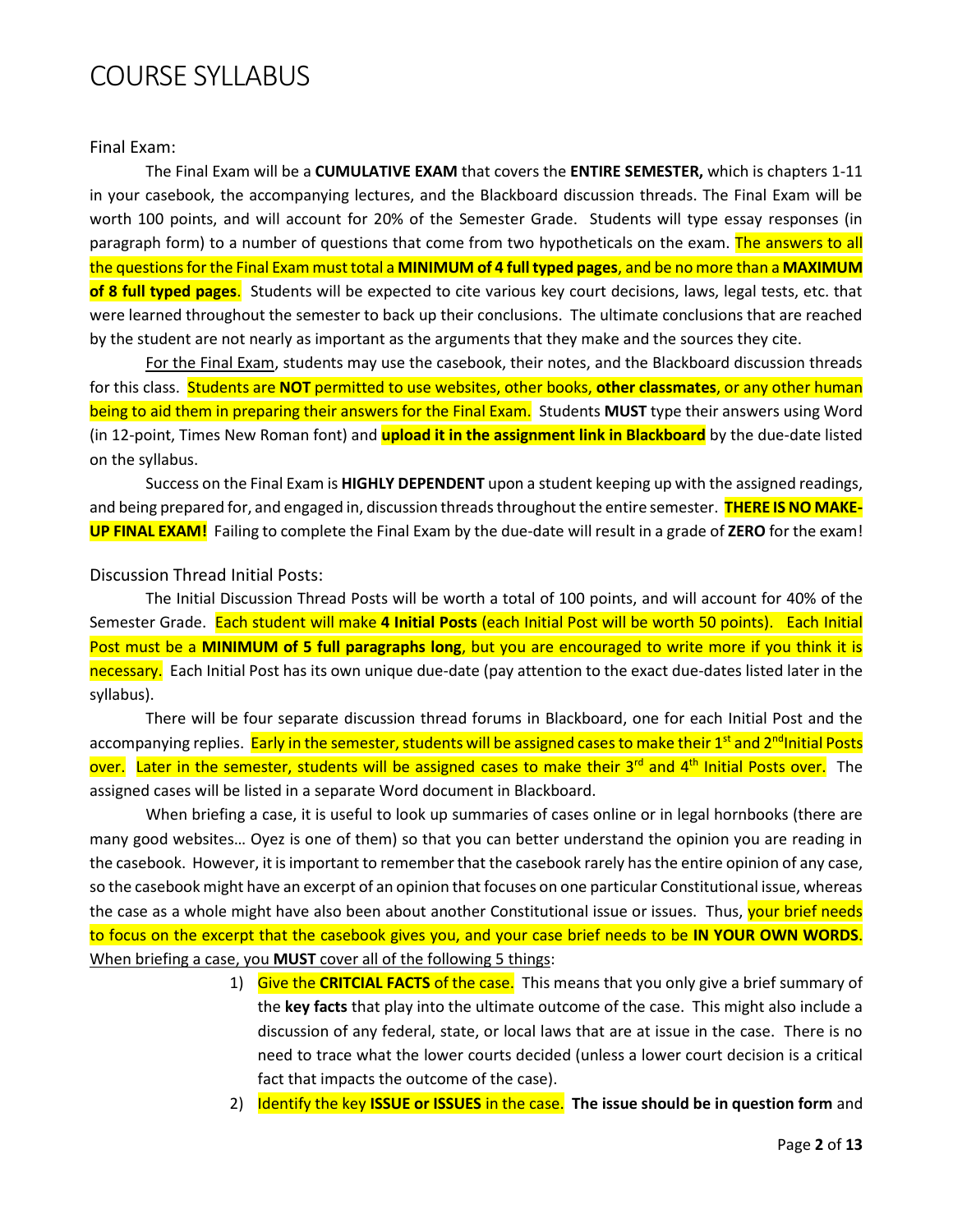should typically be 1 or 2 sentences long. Keep in mind that most cases typically involve a number of legal issues, but the issue or issues you are identifying is based on the particular excerpt of the court opinion that the casebook is using.

- 3) Examine the **MAJORITY OPINION and any CONCURRING or DISSENTING OPINIONS**. This means that you identify the holding of the court and discuss the logic behind the majority's opinion. Here you would dive into the various arguments that the majority is making, and identify any tests that the majority might establish for dealing with the legal issue. In essence, it is critical to flesh out the **REASONING** of the court. If your casebook includes concurring or dissenting opinions for the case, you must discuss them as well. Discussing the majority's opinion and any other opinions should be the largest part of your brief, and this is what the majority of your points are based on.
- 4) Give the **CONCISE RULE OF LAW** for the case. This should be 1 or 2 sentences long. The concise rule or law is the general principle of law that the case creates or redefines.
- 5) **Give your take on the Court's opinion(s)** and discuss how this case ties to other significant cases that deal with similar issues.

The following is a basic guide for the number of points you could earn for each Initial Post:

45-50 points (approx. 90-100%...excellent post) 40-44 points (approx. 80-89%...good post) 35-39 points (approx. 70-79%...average post) 30-34 points (approx. 60-69%...below average post) 0-29 points (approx. 0-59%...poor post -or- no post)

Discussion Thread Replies:

The Discussion Thread Replies will be worth a total of 100 points, and they will account for 20% of the Semester Grade. Each student will make **20 discussion thread replies** (each reply will be worth 5 points). Each discussion thread reply must be a **MINIMUM of 1 full paragraph long**, but you are encouraged to write more if you think it is necessary. There will be 4 batches of 5 replies each that have their own unique duedates (pay attention to the exact due-dates listed later in the syllabus).

Students will post replies to Initial Posts made by other students. Students may **NOT** reply to their own Initial Post. Students may reply to other replies for another student's Initial Post if they choose, but ideally, the replies should be primarily about the Initial Posts.

Replying to Initial Posts helps to keep students involved in the course, and the replies also help students flesh out what the cases are really about. The more you discuss the cases with your classmates, the better you will understand them. Since this course is not face-to-face, the discussion thread Initial Posts and replies help to fulfill the Socratic Method element of this course that would normally be accomplished by class discussion participation grades in a face-to-face class. Although posting 20 replies may appear tedious to you, it is actually for your benefit to help you better understand the content.

Replies to Initial Posts must be **CONSTRUCTIVE** and not abrasive or mean. The replies need to be one of the following types: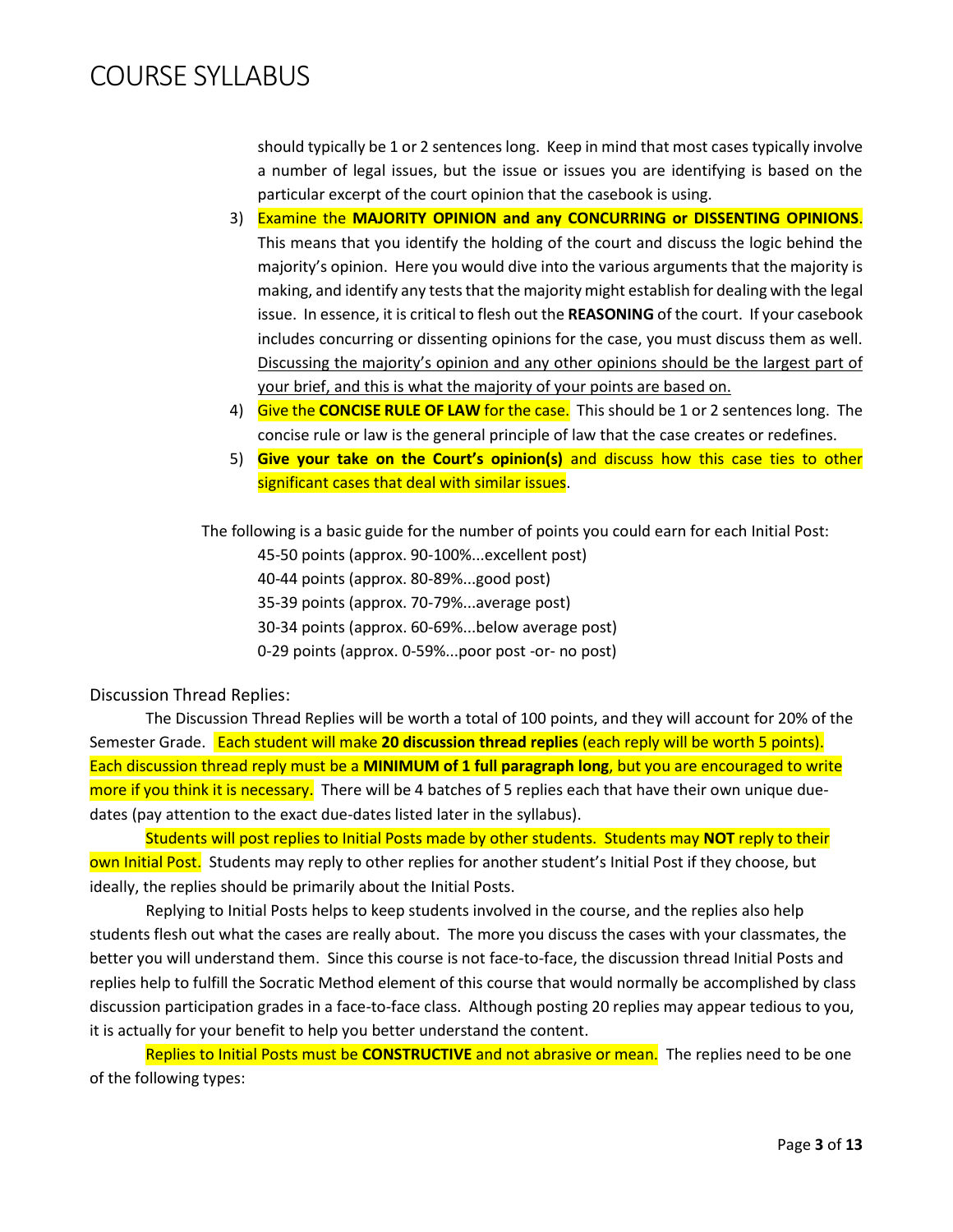- 1) You can point out something that was wrong with an Initial Post made by another student, or with a reply made by another student.
- 2) You can identify a critical detail or argument that was missing from an Initial Post made by another student, or by a reply made by another student.
- 3) You can include your own take on how the case (that another student briefed) ties into other key cases that deal with the same issue(s).
- 4) You can include your own take on whether or not you agree with Majority Opinion, Concurring Opinion(s), or Dissenting Opinion(s) in the case.

#### Term Paper:

The Term Paper is worth 100 points and will be worth 20% of the Semester Grade. It must be typed in a Word document (double-spaced, 12-point font, Times New Roman) and uploaded into the assignment link in Blackboard by the due-date. The Term Paper should be proofread and spell-checked before it is submitted. **Late papers will be penalized 10 points for every day that they are late (this includes the weekend).**

The Term Paper is a **MINIMUM** of 5 **FULL** pages, and a **MAXIMUM** of 12 **FULL** pages. 10 points per page will be deducted for any Term Papers that fail to reach the minimum page-length. I stop reading Term Papers after the 12th page, so if you exceed the maximum page-length, the extra pages will **NOT** get read by me. The Term Paper should also include a **Cover Page**, that includes your full name, student ID number, the course name, semester, and title of the paper. A **MINIMUM of 5 sources** must be incorporated into the paper. A **Works Cited page** must be included at the ended of the Term Paper. Students may use any format that they prefer to write the paper and cite their sources (e.g. APA, MLA, Chicago-style, etc.). The casebook can be used as one of the sources. All of the sources should be **CREDIBLE** sources. Footnotes may be used, but are not required. Direct quotes are permissible, but must be kept to a minimum. The Cover Page and Works Cited page do **NOT c**ount towards the page-length.

The Term Paper is over the Chevron Doctrine. This topic is covered in Chapter 9 of the casebook, in the case of Chevron U.S.A. Inc. v. Natural Resources Defense Council (1984). There are also a number of notes and questions in that chapter that discuss the Chevron Doctrine. Obviously, this case is covered in chapter 9, so you need to read ahead and read this case earlier in the semester in order to give yourself time to understand the content, do your research, and write the Term Paper. There is a folder in Blackboard with resources that can help you with your research. The Term Paper **MUST** address **ALL** of the following topics:

- (1) Brief the case of Chevron U.S.A. Inc. v. Natural Resources Defense Council (1984). For this brief you only need to discuss (a) the critical facts; (b) the issue(s); and (c) the opinion of the Court. A concerted effort needs to made to fully flesh out the **REASONING** behind the Court's Opinion. Also, you need to accurately identify what the Chevron Doctrine is.
- (2) Discuss any other significant cases that modify the Chevron Doctrine.
- (3) How does the Chevron Doctrine impact agencies and how does it impact the courts? Elaborate.
- (4) Does the Chevron Doctrine apply only at the federal level, or does it also apply to the state and local level? Elaborate. If applicable/possible, give examples of how it is used here in Texas or in nearby counties or cities.
- (5) What are our opinions of the Chevron Doctrine? Should it be abandoned? Modified? Does it change your views on how powerful or weak agencies are? Elaborate.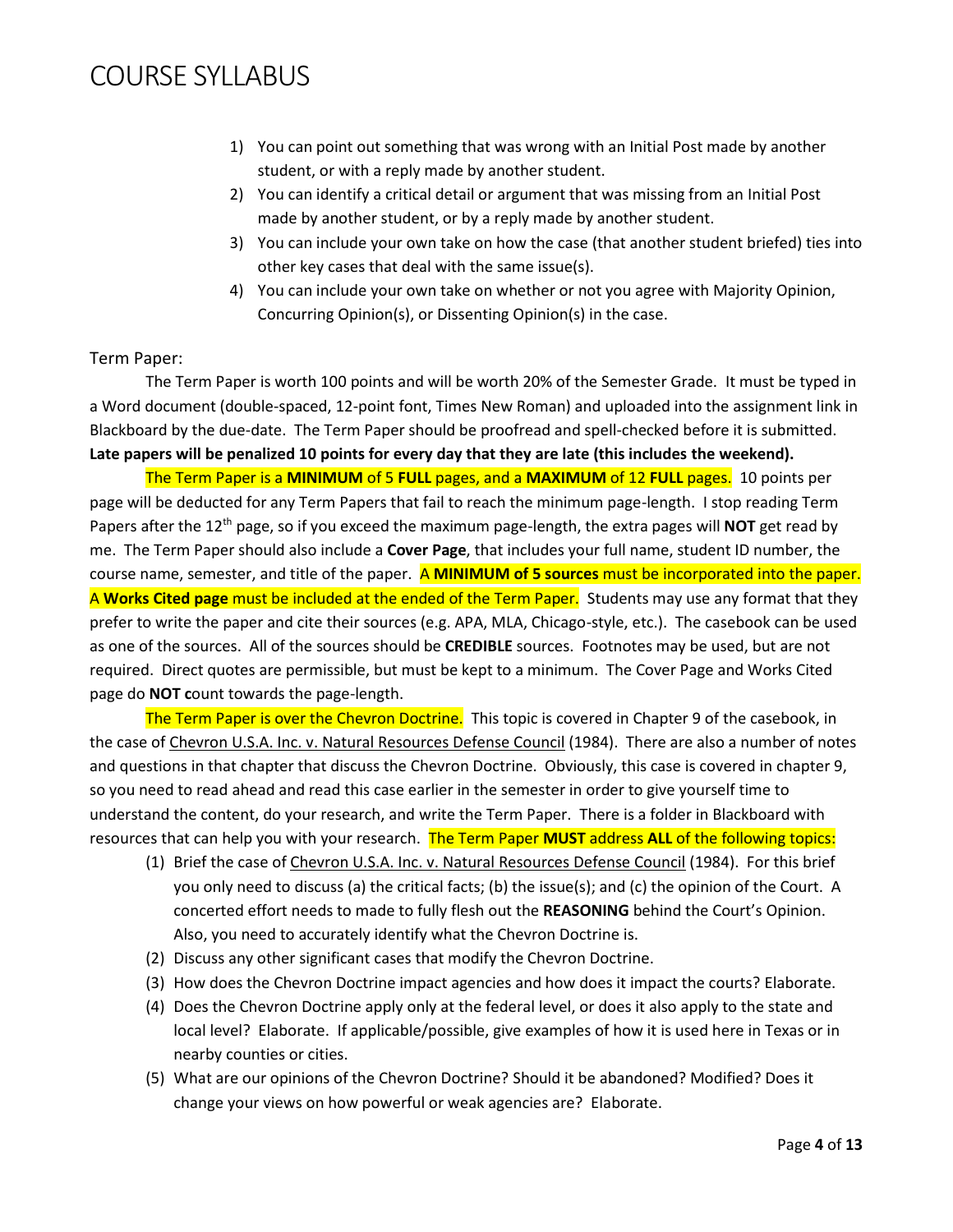#### Grade Determination:

(Subject to change by the professor if necessary.)

| Assignment                                                                         | <b>Details</b>                                                                                                                                                                                                                                                                | Total<br>Possible<br>Points                        | Percent of<br>Semester<br>Grade |
|------------------------------------------------------------------------------------|-------------------------------------------------------------------------------------------------------------------------------------------------------------------------------------------------------------------------------------------------------------------------------|----------------------------------------------------|---------------------------------|
| <b>Discussion Thread Initial</b><br>Posts<br>(minimum of 5<br>paragraphs per post) | Based on a student's ability to brief cases from the<br>casebook in an intelligent way that highlights the key<br>facts, issue(s), majority holding, holding of any concurring<br>or dissenting opinions, the concise rule of law, and the<br>student's opinions of the case. | 200 points<br>(4 posts<br>worth 50<br>points each) | 40%                             |
| <b>Discussion Thread Replies</b><br>(minimum of 1 paragraph<br>per reply)          | Based on a student's ability to thoughtfully reply to other<br>students' Initial Posts/replies, and, in a constructive way,<br>highlight errors, bring up missing details, or share their<br>own opinions about the Court's opinion(s).                                       | 100 points<br>(20 posts<br>worth 5<br>points each) | 20%                             |
| <b>Term Paper</b>                                                                  | 5-12 pages long. Over the Chevron Doctrine. Make sure<br>to address ALL of the topics/questions. (See page 4 of<br>the syllabus for more detail.)                                                                                                                             | 100 points                                         | 20%                             |
| <b>Final Exam</b>                                                                  | <b>CUMULATIVE</b><br>Over chapters 1-11 in your casebook, as well as the<br>accompanying Lecture Notes and discussion threads.                                                                                                                                                | 100 points                                         | 20%                             |
| Total:                                                                             | The sum of the grades for all of the assignments.                                                                                                                                                                                                                             | 500 points                                         | 100%                            |

#### Letter Grade Assignment:

(SUBJECT TO CHANGE BY THE PROFESSOR IF NECESSARY. **THE PROFESSOR DOES NOT "BUMP-UP" SEMESTER GRADES.**) *\*NOTE THAT AN "A" STARTS AT 470 POINTS (94%) BECAUSE THE GRADE OF "A+" IS NOT POSSIBLE AT THIS UNIVERSITY*

| <b>Semester Letter Grade</b> | <b>Total Semester Points</b> | <b>Final Semester Average</b> |
|------------------------------|------------------------------|-------------------------------|
| A                            | *470 and above               | $*94-100+$                    |
| $A -$                        | 450-469.99                   | 90-93.999                     |
| $B+$                         | 435-449.99                   | 87-89.999                     |
| B                            | 415-434.99                   | 83-86.999                     |
| $B -$                        | 400-414.99                   | 80-82.999                     |
| $C+$                         | 385-399.99                   | 77-79.999                     |
| $\mathbf C$                  | 365-384.99                   | 73-76.999                     |
| $C-$                         | 350-364.99                   | 70-72.999                     |
| $D+$                         | 335-349.99                   | 67-69.999                     |
| D                            | 315-334.99                   | 63-66.999                     |
| D-                           | 300-314.99                   | 60-62.999                     |
| F                            | 299.99 and below             | Below 60                      |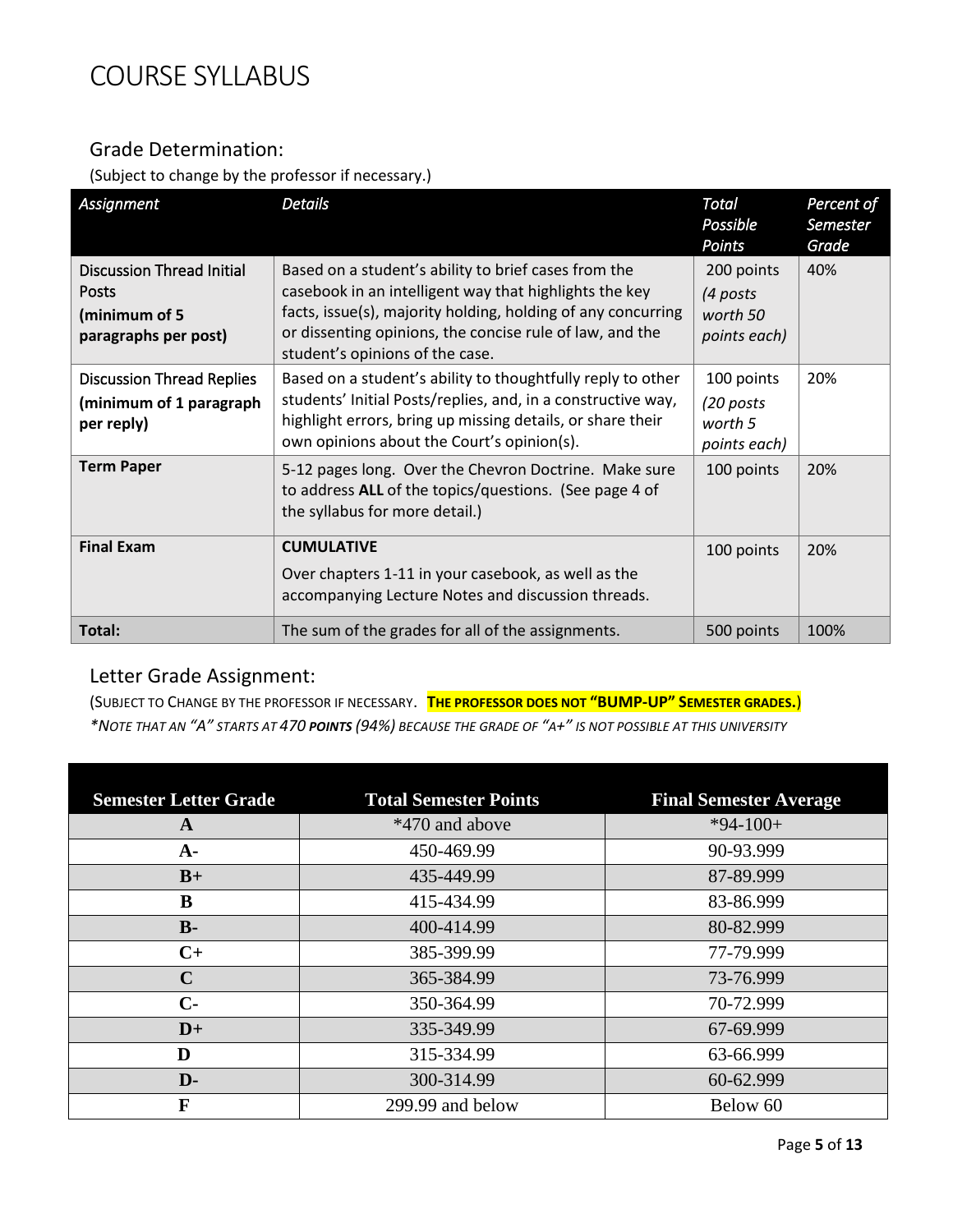#### Attendance:

This is an online class, so there is **no "attendance"** that I will be taking. You will **NOT** be required to log on each week, on a certain day of the week, at a certain time. This class is asynchronous. However, each student should be logging on to Blackboard **at least a couple of times per week** to make sure they are completing assignments on time (such as discussion thread posts) and to ensure that they read any new announcements or Lecture Notes that I might post throughout the semester.

#### Academic Honesty:

The department adheres to the University Policy on Academic Honesty. Please review this policy at:<http://www.uh.edu/academics/catalog/general/acade2.html#honesty>

The standard sanction for a violation of Academic Policy is a failure in the course and a notation on the academic record.

YOU ARE **NOT ALLOWED** TO USE OTHER CLASSMATES, OTHER PEOPLE, OR WEBSITES DURING THE FINAL EXAM…DOING SO COUNTS AS **CHEATING** AND WILL RESULT IN AT MINIMUM A **ZERO ON YOUR EXAM**, POSSIBLY **AN F IN THIS COURSE**, AND POSSIBLY **EXPULSION** FROM THIS UNIVERSITY!

If you copy my exam questions and **post them online** for future students, you are guilty of **CHEATING**. If I see my exam questions posted online, I will have somebody in IT trace the digital footprint of the individual that posted the questions, so that I can present that evidence to the university to get said student **EXPELLED**.

Plagiarism is **NOT** tolerated and counts as cheating. Therefore, make sure that any work you submit is **YOUR** own work!

#### Grade Expectations:

Some students assume they should get an A for doing the bare minimum. They are incorrect. This is an upper-level college course, and a course that many students take because they are considering applying for law school. As such, if you want to earn an A, you need to do exceptional work that goes beyond the bare minimal requirements of the assignments. Doing the bare minimum makes your work average, and will result in a grade of C. Good work is deserving of a B, and excellent work is deserving of an A.

#### Contacting the Professor:

If you need to contact me, please email me **and include your full name, student ID number, and the course (PUBL 6398 – Administrative Law) in the email**. Allow me 24 hours to respond to your email. Emails sent on the weekend may not get a reply until late Sunday night. You should get in a habit of using your official UH email account when contacting any faculty or staff at UH, since private email accounts are sometimes not compatible with the email accounts of faculty and staff.

#### Dropping This Course:

**The instructor is NOT responsible for dropping a student from this course.** Each student must take the appropriate actions and drop this course themselves according to the policies set out by the university. However, each student that plans to drop this class must also inform the instructor of their decision to do so. **It is the student's responsibility to be aware of the deadlines for dropping a course.**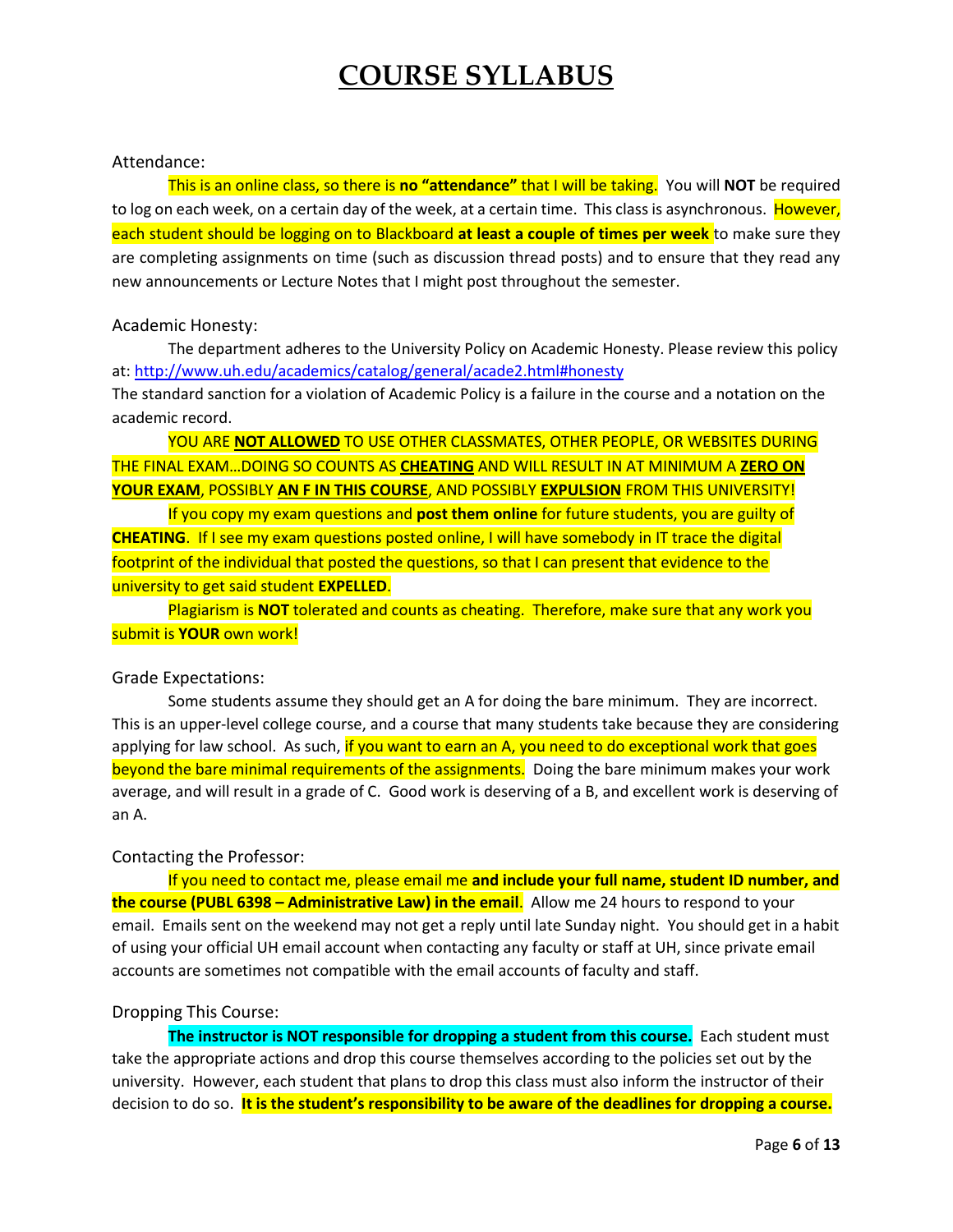#### Students with Disabilities:

The College of Liberal Arts and Social Sciences, in accordance with 504/ADA guidelines, is committed to providing reasonable academic accommodations to students who request them. Students seeking accommodation must register with the Center for Students with Disabilities (CSD) 713-743-5400 and present approved documentation to me as soon as possible.

#### Counseling and Psychological Services:

Counseling and Psychological Services (CAPS) -[-www.uh.edu/caps-](http://www.uh.edu/caps)- are available for students having difficulties managing stress, adjusting to college, or feeling sad and hopeless. You can reach CAPS) by calling 713-743-5454 during and after business hours for routine appointments or if you or somebody you know is in crisis. The "Let's Talk" program provides a drop-in consultation service at convenient locations and hours around campus. [http://www.uh.edu/caps/outreach/lets\\_talk.html](http://www.uh.edu/caps/outreach/lets_talk.html)

#### Student Conduct Policy:

CLASS students are expected to abide by the University of Houston's Code of Student Conduct: [http://www.uh.edu/dos/programs\\_and\\_services/behavior\\_and\\_conduct.html](http://www.uh.edu/dos/programs_and_services/behavior_and_conduct.html)

#### Grade Expectations:

Some students assume they should get an A for doing the bare minimum. They are incorrect. This is a graduate-level college course. As such, if you want to earn an A, you need to do exceptional work that goes beyond the bare minimal requirements of the assignments. Doing the bare minimum makes your work average, and will result in a grade of C. Good work is deserving of a B, and excellent work is deserving of an A.

#### About How Challenging this Course Is:

**TO BE VERY CLEAR, IF YOU HAVE NEVER TAKEN A LAW-TYPE COURSE BEFORE, IT WILL APPEAR DIFFICULT AT FIRST, BUT OVER TIME YOU WILL GET BETTER AT IT**. Also, this is **NOT** a law school course, so I am **NOT** holding you to the standards of a student in law school, but I do expect you to read all of the assigned readings and to submit quality work. This course is a lot of effort, but don't panic. Please don't get scared and stop reading or stop submitting assignments. If you put in the work, you should do fine.

#### Excused Absence Policy:

Regular class attendance, participation, and engagement in coursework are important contributors to student success. Absences may be excused as provided in the University of Houston Undergraduate Excused Absence Policy and Graduate Excused Absence Policy for reasons including: medical illness of student or close relative, death of a close family member, legal or government proceeding that a student is obligated to attend, recognized professional and educational activities where the student is presenting, and University-sponsored activity or athletic competition. Additional policies address absences related to military service, religious holidays, pregnancy and related conditions, and disability.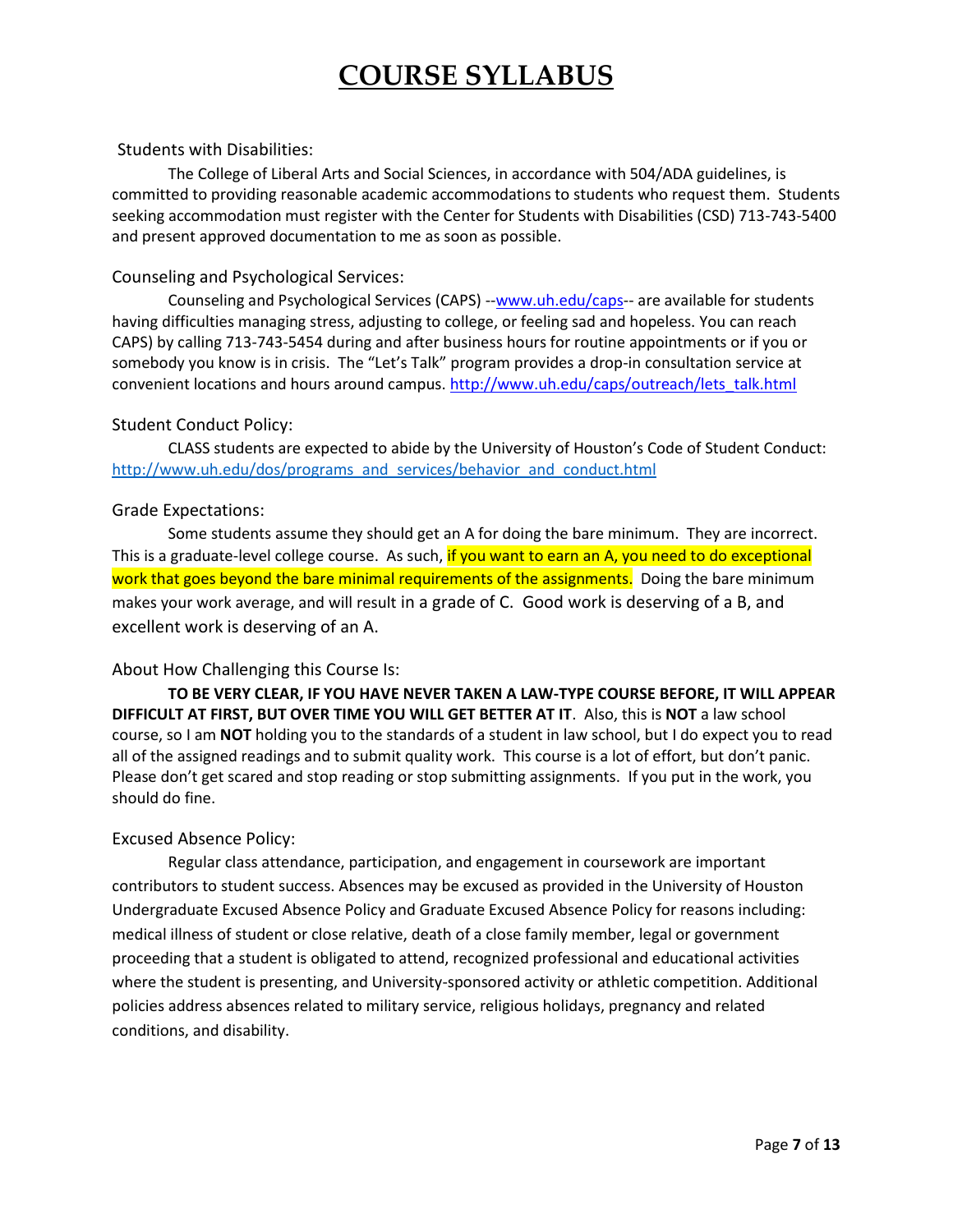#### Recording of Class:

Students may not record all or part of class, livestream all or part of class, or make/distribute screen captures, without advanced written consent of the instructor. If you have or think you may have a disability such that you need to record class-related activities, please contact the Center for Students with DisABILITIES. If you have an accommodation to record class-related activities, those recordings may not be shared with any other student, whether in this course or not, or with any other person or on any other platform. Classes may be recorded by the instructor. Students may use instructor's recordings for their own studying and notetaking. Instructor's recordings are not authorized to be shared with anyone without the prior written approval of the instructor. Failure to comply with requirements regarding recordings will result in a disciplinary referral to the Dean of Students Office and may result in disciplinary action.

#### Syllabus Changes:

Due to the changing nature of the COVID-19 pandemic, please note that the instructor may need to make modifications to the course syllabus and may do so at any time. Notice of such changes will be announced as quickly as possible through Blackboard announcements.

#### Resources for Online Learning:

The University of Houston is committed to student success, and provides information to optimize the online learning experience through our Power-On website. Please visit this website for a comprehensive set of resources, tools, and tips including: obtaining access to the internet, AccessUH, and Blackboard; requesting a laptop through the Laptop Loaner Program; using your smartphone as a webcam; and downloading Microsoft Office 365 at no cost. For questions or assistance contact UHOnline@uh.edu.

#### UH Email:

Email communications related to this course will be sent to your Exchange email account which each University of Houston student receives. The Exchange mail server can be accessed via Outlook, which provides a single location for organizing and managing day-to-day information, from email and calendars to contacts and task lists. Exchange email accounts can be accessed by logging into Office 365 with your Cougarnet credentials or through Access UH. They can also be configured on IOS and Android mobile devices. Additional assistance can be found at the Get Help page.

#### Helpful Information:

COVID-19 Updates[: https://uh.edu/covid-19/](https://uh.edu/covid-19/)

Coogs Care:<https://www.uh.edu/dsaes/coogscare/>

Laptop Checkout Requests: [https://www.uh.edu/infotech/about/planning/off](https://www.uh.edu/infotech/about/planning/off-campus/index.php#do-you-need-a-laptop)[campus/index.php#do-you-need-a-laptop](https://www.uh.edu/infotech/about/planning/off-campus/index.php#do-you-need-a-laptop)

Health FAQs[: https://uh.edu/covid-19/faq/health-wellness-prevention-faqs/](https://uh.edu/covid-19/faq/health-wellness-prevention-faqs/)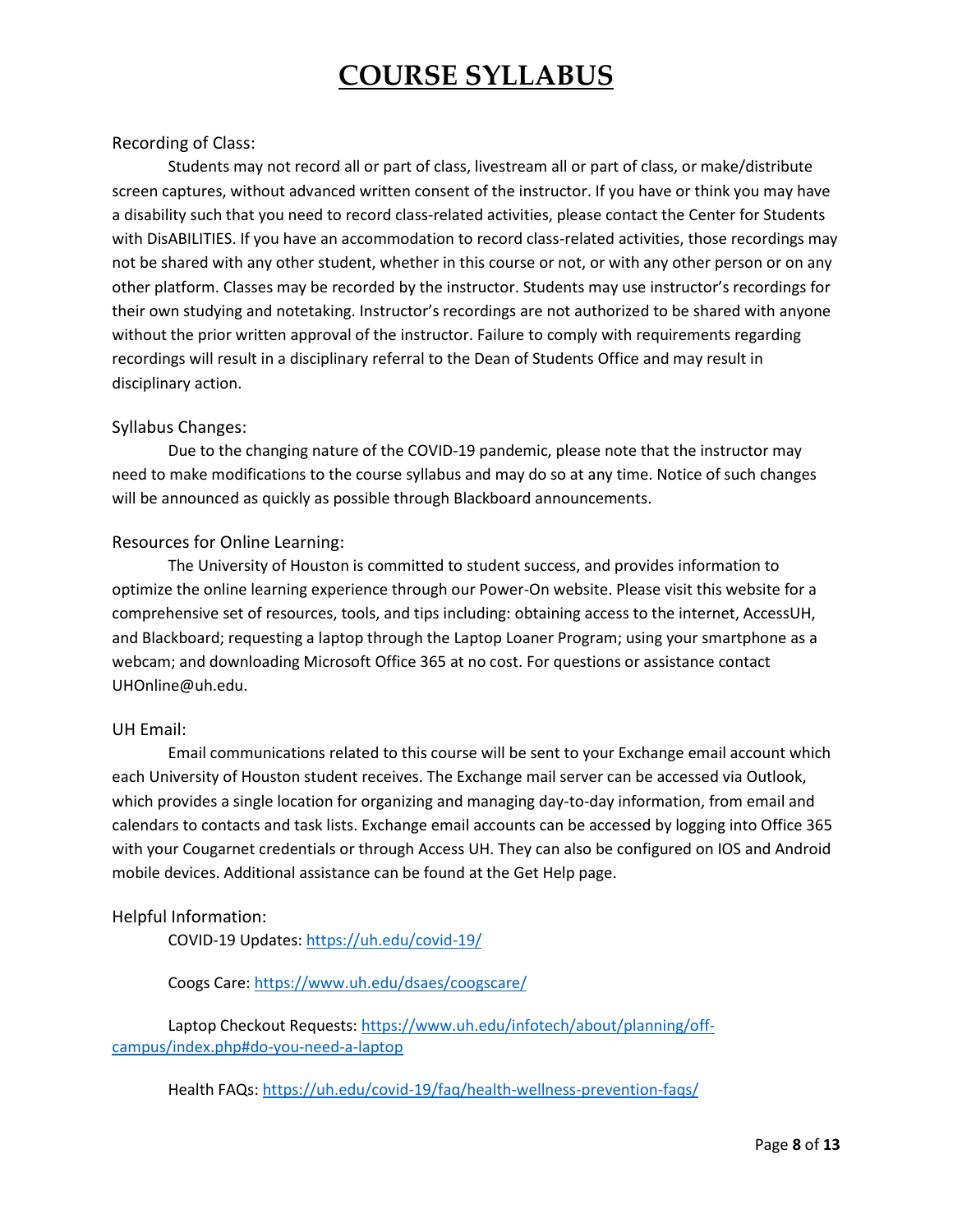Student Health Center: [https://uh.edu/class/english/lcc/current-students/student-health](https://uh.edu/class/english/lcc/current-students/student-health-center/index.php)[center/index.php](https://uh.edu/class/english/lcc/current-students/student-health-center/index.php)

#### List of discussion/lecture topics (Subject to change by the instructor if necessary):

*\*Note 1\* The dates listed for reading certain pages in the casebook are a suggested pace, but the discussion thread Initial Posts and replies, along with the Term Paper and the Final Exam MUST be completed by the due-dates listed in the syllabus.*

*\*Note 2\* At random points in the semester, I will post a few PowerPoints with audio of me lecturing. The lectures will typically highlight a key case or legal concept/issue. They are not meant to be an exhaustive discussion of the selected topic. Instead, they are meant to help the class have a basic understanding of the topic. You should still read everything in the casebook on the topic to further your understanding.*

*\*Note 3\* All assignments are due by 7 PM (Houston time) on the listed date that they are due.*

| <b>Week Of</b>                               | <b>Activities and Assignments</b>                     | <b>Objectives and Details</b>                                                                                                                                                                                                                                                                                                                 |
|----------------------------------------------|-------------------------------------------------------|-----------------------------------------------------------------------------------------------------------------------------------------------------------------------------------------------------------------------------------------------------------------------------------------------------------------------------------------------|
|                                              |                                                       |                                                                                                                                                                                                                                                                                                                                               |
| MONDAY 8/24<br><b>THROUGH</b><br>FRIDAY 8/28 | Introduction to course                                | Read the syllabus.<br>$\bullet$<br>Listen/watch Welcome PowerPoint.<br>Read all posted announcements in Blackboard.<br>Listen/watch lecture over legal terms. (This lecture is<br>not something you are tested on, but listening to it<br>will help you understand some key terms you are<br>likely to encounter while reading the casebook). |
|                                              |                                                       |                                                                                                                                                                                                                                                                                                                                               |
| MONDAY 8/31<br><b>THROUGH</b><br>FRIDAY 9/04 | Chapter 1<br>(pages 1-14)                             | Introduction                                                                                                                                                                                                                                                                                                                                  |
|                                              | And Chapter 2<br>(pages 15-72)                        | The Constitutional Right to a Hearing                                                                                                                                                                                                                                                                                                         |
|                                              | Cases for 1 <sup>st</sup> and 2 <sup>nd</sup> Initial | A document will be posted in Blackboard that lists each                                                                                                                                                                                                                                                                                       |
|                                              | Post will be assigned to<br>students.                 | student's name and what case they have been assigned.                                                                                                                                                                                                                                                                                         |
|                                              |                                                       |                                                                                                                                                                                                                                                                                                                                               |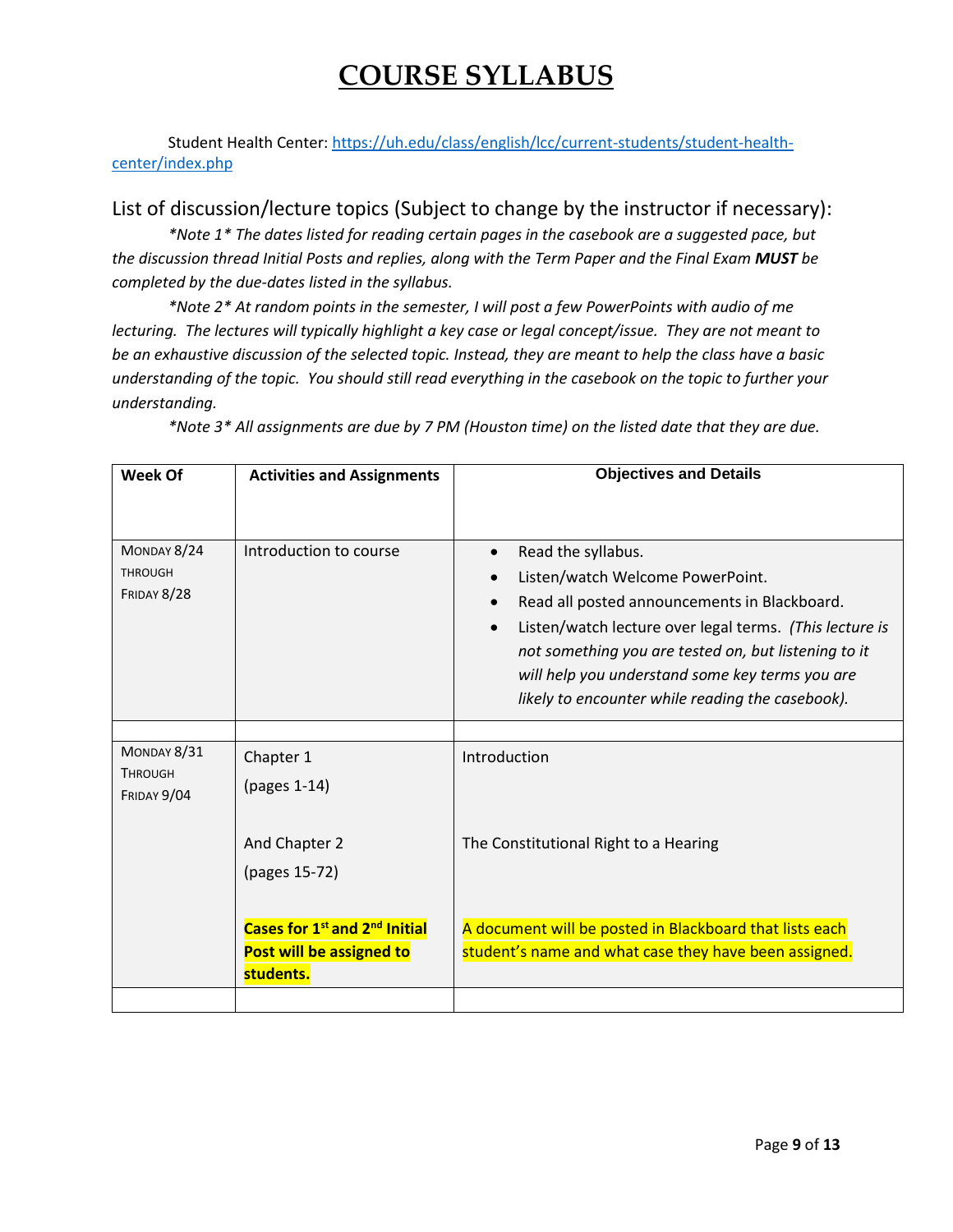| <b>Week Of</b>                                      | <b>Activities and Assignments</b>                                  | <b>Objectives and Details</b>                           |
|-----------------------------------------------------|--------------------------------------------------------------------|---------------------------------------------------------|
|                                                     |                                                                    |                                                         |
| MONDAY 9/07<br><b>THROUGH</b><br><b>FRIDAY 9/11</b> | <b>Labor Day Holiday</b>                                           | No classes on Monday (9/07)                             |
|                                                     | Chapter 3<br>(pages 73-158)                                        | Administrative Adjudication: Fundamental Problems       |
|                                                     |                                                                    |                                                         |
| MONDAY 9/14<br><b>THROUGH</b><br><b>FRIDAY 9/18</b> | 1st Initial Post due by 7 PM<br>(Houston Time) on Monday,<br>9/14. |                                                         |
|                                                     | 5 Replies to 1 <sup>st</sup> Initial Post<br>Forum due by 7 PM     |                                                         |
|                                                     | (Houston Time) on                                                  |                                                         |
|                                                     | Thursday, 9/17.                                                    |                                                         |
|                                                     | Chapter 4                                                          | The Process of Administrative Adjudication              |
|                                                     | (pages 159-228)                                                    |                                                         |
|                                                     |                                                                    |                                                         |
| MONDAY 9/21<br><b>THROUGH</b>                       | Chapter 5                                                          | <b>Rulemaking Procedures</b>                            |
| FRIDAY 9/25                                         | Up to section 5.5                                                  |                                                         |
|                                                     | (pages 229-287)                                                    |                                                         |
| MONDAY 9/28                                         |                                                                    |                                                         |
| THROUGH                                             | Chapter 5                                                          | <b>Rulemaking Procedures</b>                            |
| <b>FRIDAY 10/02</b>                                 | Starting at section 5.5                                            |                                                         |
|                                                     | (pages 288-362)                                                    |                                                         |
|                                                     | Cases for 3 <sup>rd</sup> and 4 <sup>th</sup> Initial              | A document will be posted in Blackboard that lists each |
|                                                     | Post will be assigned to<br>students.                              | student's name and what case they have been assigned.   |
|                                                     |                                                                    |                                                         |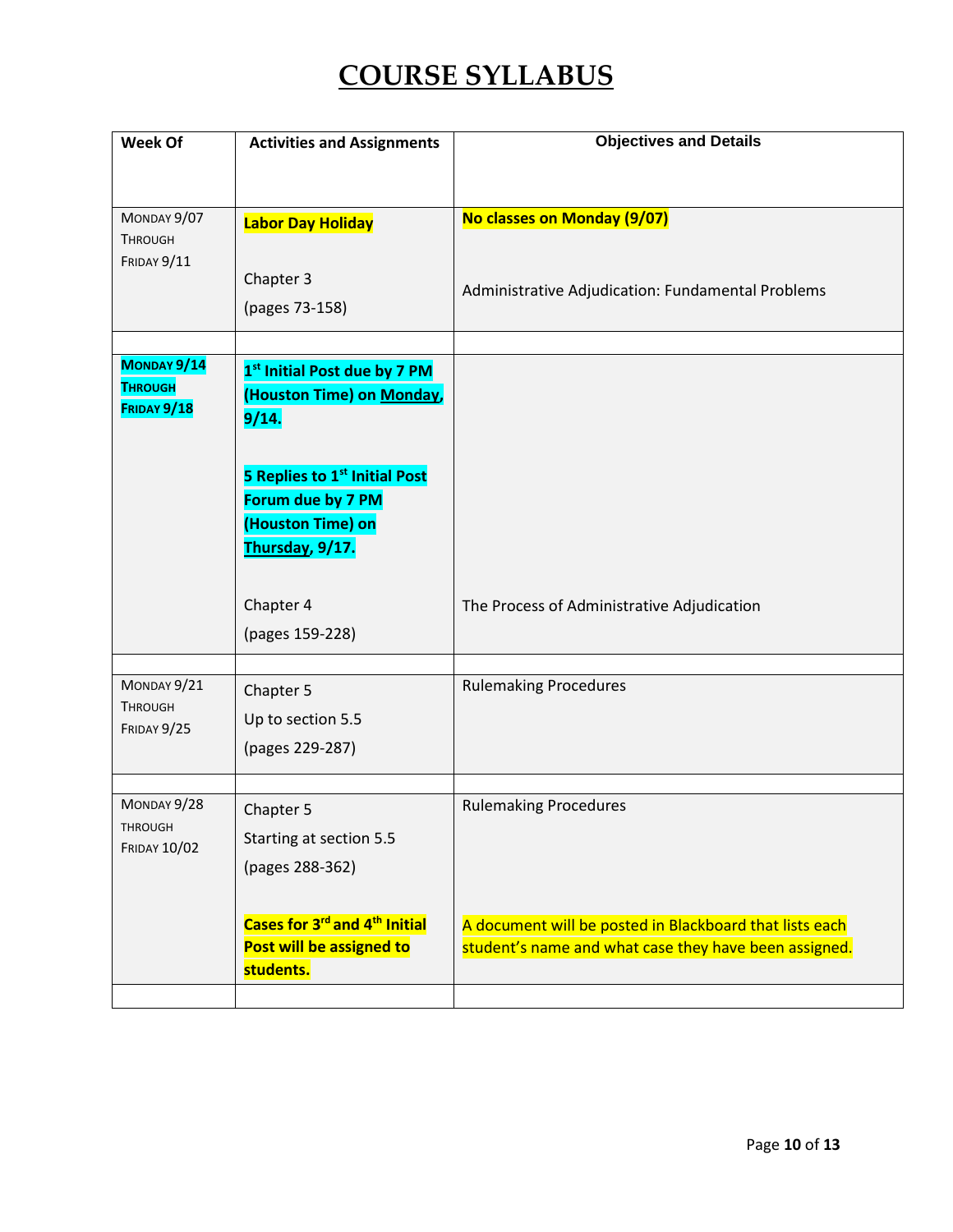| Week Of                                                      | <b>Activities and Assignments</b>                                                                       | <b>Objectives and Details</b>                               |
|--------------------------------------------------------------|---------------------------------------------------------------------------------------------------------|-------------------------------------------------------------|
| <b>MONDAY 10/05</b><br><b>THROUGH</b><br><b>FRIDAY 10/09</b> | 2 <sup>nd</sup> Initial Post due by 7 PM<br>(Houston Time) on Monday,<br>10/05.                         |                                                             |
|                                                              | 5 Replies to 2 <sup>nd</sup> Initial Post<br>Forum due by 7 PM<br>(Houston Time) on<br>Thursday, 10/08. |                                                             |
|                                                              | Chapter 6<br>(pages 363-428)                                                                            | <b>Policymaking Alternatives</b>                            |
| <b>MONDAY 10/12</b>                                          |                                                                                                         |                                                             |
| <b>THROUGH</b><br><b>FRIDAY 10/16</b>                        | Chapter 7<br>Up to Section 7.5<br>(pages 429-496)                                                       | Control of Agencies by the Political Branches of Government |
|                                                              |                                                                                                         |                                                             |
| <b>MONDAY 10/19</b><br><b>THROUGH</b><br><b>FRIDAY 10/23</b> | Chapter 7<br><b>Starting at Section 7.5</b><br>(pages 496-552)                                          | Control of Agencies by the Political Branches of Government |
|                                                              | And Chapter 8<br>(pages 553-580)                                                                        | Freedom of Information and Other Open Government Laws       |
|                                                              |                                                                                                         |                                                             |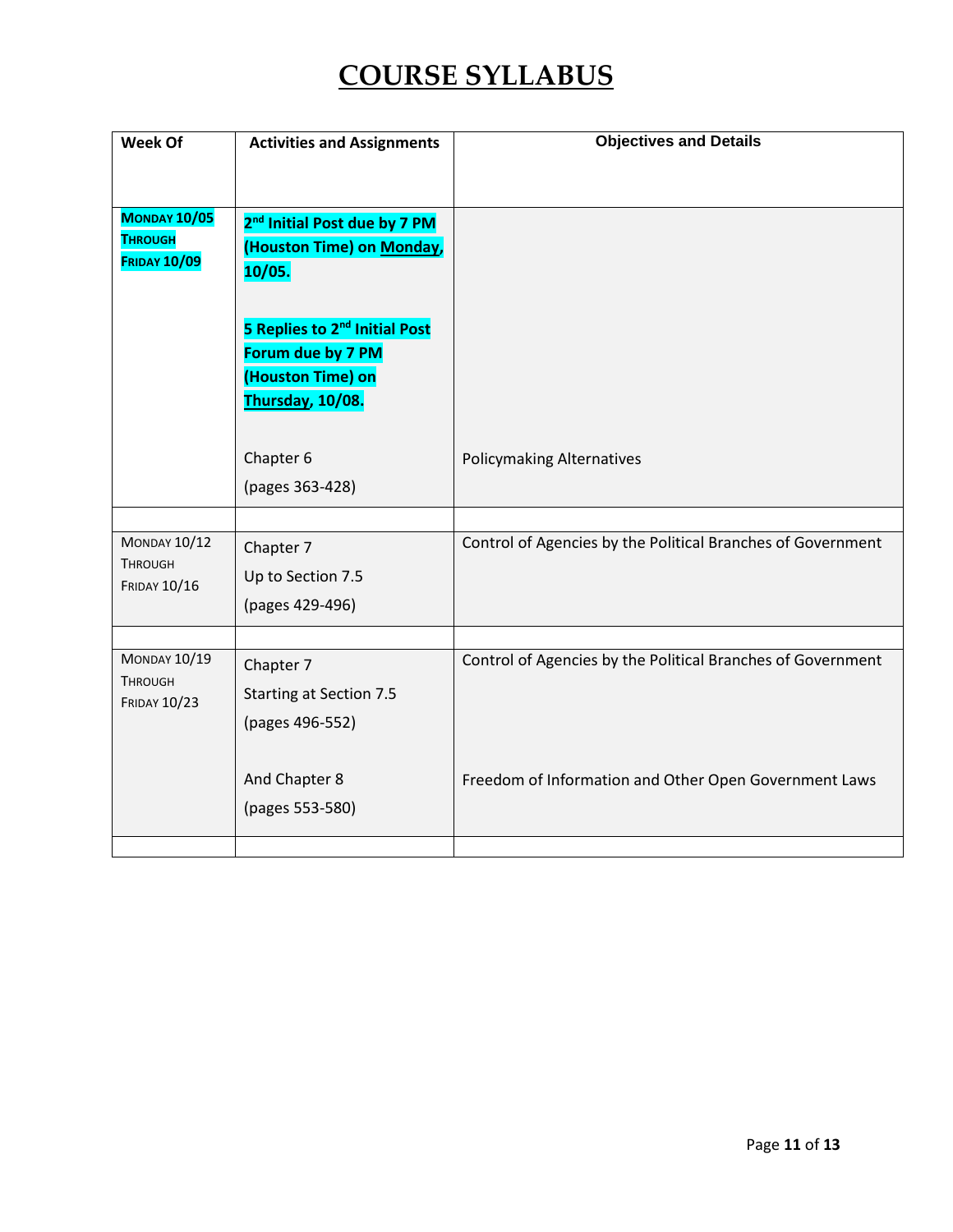| Week Of                               | <b>Activities and Assignments</b>         | <b>Objectives and Details</b>                               |
|---------------------------------------|-------------------------------------------|-------------------------------------------------------------|
|                                       |                                           |                                                             |
|                                       |                                           |                                                             |
| <b>MONDAY 10/26</b>                   | 3rd Initial Post due by 7 PM              |                                                             |
| <b>THROUGH</b><br><b>FRIDAY 10/30</b> | (Houston Time) on Monday,                 |                                                             |
|                                       | 10/26.                                    |                                                             |
|                                       |                                           |                                                             |
|                                       | 5 Replies to 3rd Initial Post             |                                                             |
|                                       | Forum due by 7 PM                         |                                                             |
|                                       | (Houston Time) on                         |                                                             |
|                                       | Thursday, 10/29.                          |                                                             |
|                                       |                                           |                                                             |
|                                       | Chapter 9                                 | Scope of Judicial Review                                    |
|                                       | (pages 581-690)                           |                                                             |
| <b>MONDAY 11/02</b>                   |                                           | Reviewability of Agency Decisions                           |
| <b>THROUGH</b>                        | Chapter 10                                |                                                             |
| <b>FRIDAY 11/06</b>                   | (pages 691-736)                           |                                                             |
|                                       |                                           |                                                             |
|                                       |                                           | The last day to drop and receive a "W" is Tuesday 11/03.    |
|                                       |                                           |                                                             |
| <b>MONDAY 11/09</b>                   | Chapter 11                                | Standing to Seek Judicial Review and the Timing of Judicial |
| <b>THROUGH</b><br><b>FRIDAY 11/13</b> | (pages 737-802)                           | Review                                                      |
|                                       |                                           |                                                             |
| <b>MONDAY 11/16</b>                   | 4 <sup>th</sup> Initial Post due by 7 PM  |                                                             |
| <b>THROUGH</b>                        | (Houston Time) on Monday,                 |                                                             |
| <b>FRIDAY 11/20</b>                   | 11/16.                                    |                                                             |
|                                       |                                           |                                                             |
|                                       | 5 Replies to 4 <sup>th</sup> Initial Post |                                                             |
|                                       | Forum due by 7 PM                         |                                                             |
|                                       | (Houston Time) on                         |                                                             |
|                                       | Thursday, 11/19.                          |                                                             |
|                                       |                                           |                                                             |
|                                       | Finish working on Term                    |                                                             |
|                                       | Paper                                     |                                                             |
|                                       |                                           |                                                             |